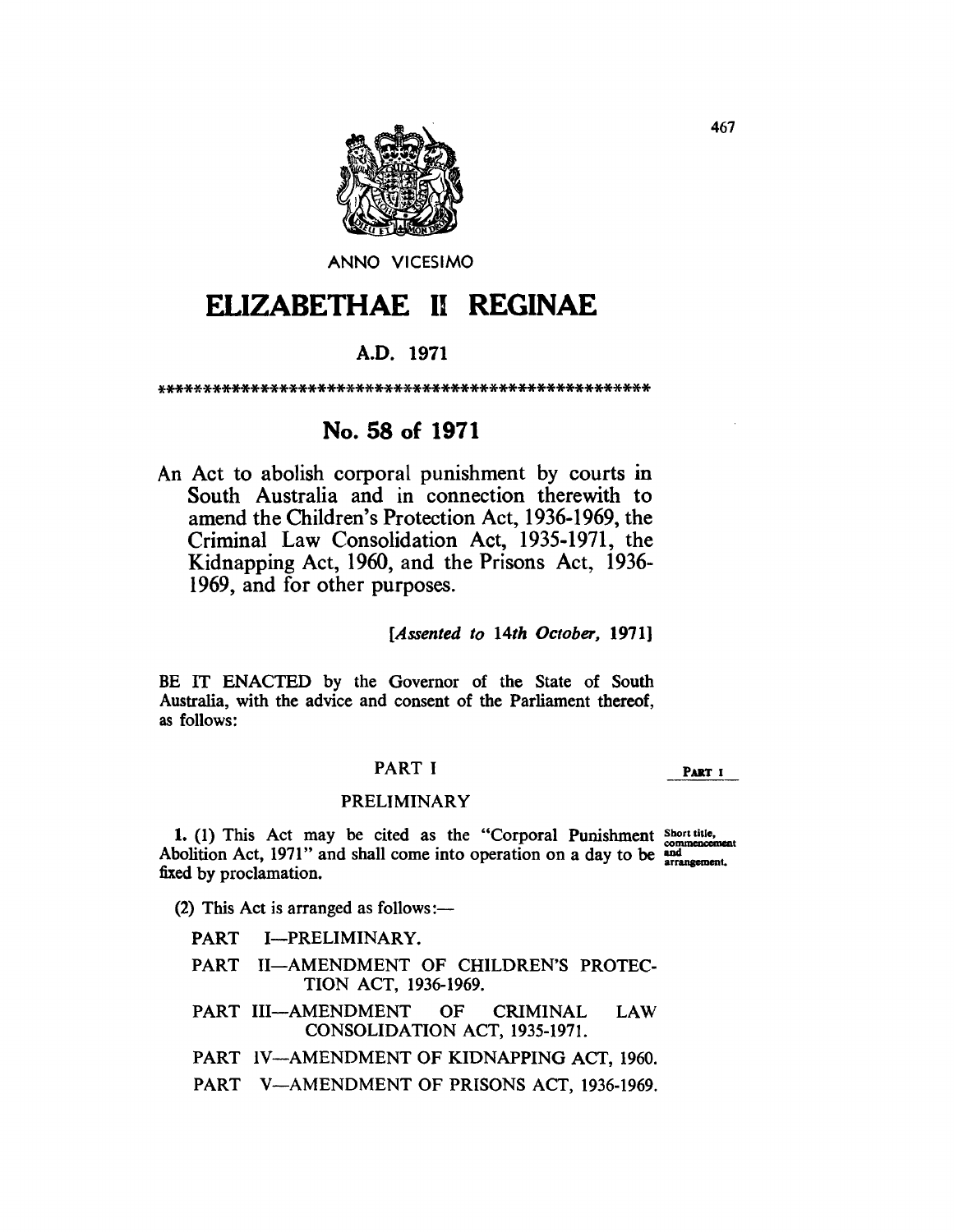Abolition of 2. Notwithstanding any provision in any Act or law, after the commencement of this Act no judgment order or sentence of a commencement of this Act, no judgment, order or sentence of a court for the whipping, solitary confinement or other corporal punishment of any person shall be passed, pronounced, imposed, recorded or carried out.

#### PART II PART II

#### AMENDMENT OF CHILDREN'S PROTECTION ACT, 1936-1969

Short titles.

3. (1) The Children's Protection Act, 1936-1969, as amended by this Act, may be cited as the "Children's Protection Act, 1936-1971" .

(2) The Children's Protection Act, 1936-1969, is in this Part referred to as "the principal Act".

Repeal of<br>88. 15 to 18<br>of principal<br>Act.

4. The heading *"Punishment in certain cases"* immediately preceding section 15 of the principal Act and sections 15, 16, 17 and 18 of the principal Act are repealed.

PART III

#### PART III

#### AMENDMENT OF CRIMINAL LAW CONSOLIDATION ACT, 1935-1971

Short titles.

5. (1) The Criminal Law Consolidation Act, 1935-1971, as amended by this Act and by all other amendments (if any) amending the same prior to the commencement of this Act, may be cited as the "Criminal Law Consolidation Act, 1935-1971".

(2) The Criminal Law Consolidation Act, 1935-1971, is in this Part referred to as "the principal Act".

Repeal of provisions of principal Act relating to whipping.

6. Sections 18, 25, 48, 56, 62, 69, 89, 100, 110, 113, 120, 122, 156, 158, 160, 161, 172 and 255 of the principal Act are amended by striking out the passage ", and may be whipped" wherever occurring therein.

PART I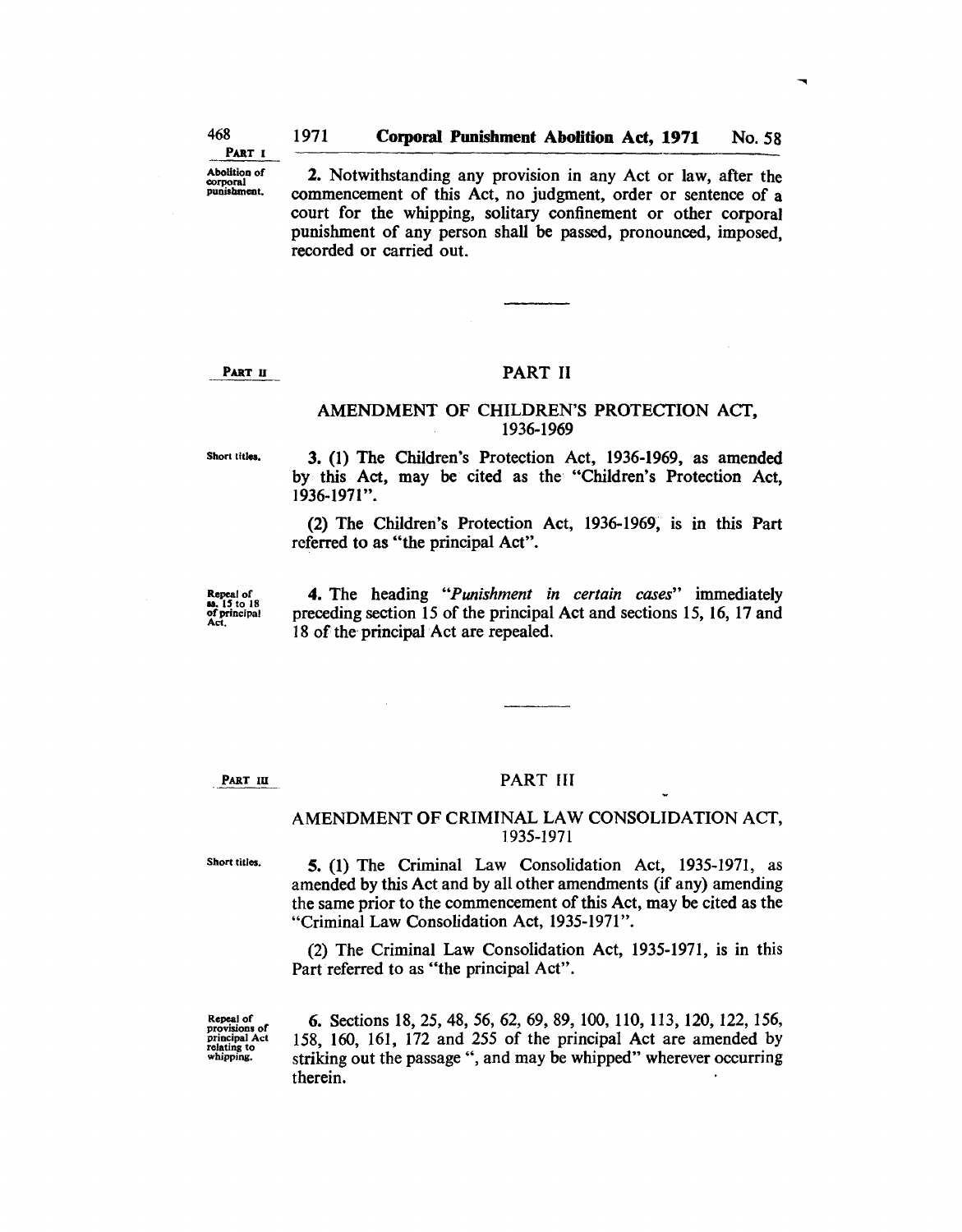| 1971                                                                                                                      | <b>Corporal Punishment Abolition Act, 1971</b><br>No. 58                                                                      | 469                                                                                            |
|---------------------------------------------------------------------------------------------------------------------------|-------------------------------------------------------------------------------------------------------------------------------|------------------------------------------------------------------------------------------------|
|                                                                                                                           |                                                                                                                               | PART III                                                                                       |
|                                                                                                                           | 7. Section 52a of the principal Act is repealed.                                                                              | Repeal of<br>s. 52a of<br>principal Act.                                                       |
|                                                                                                                           | <b>8.</b> Section 70 of the principal Act is amended by striking out from<br>subsection (1) the passage "and may be whipped". | Amendment of<br>principal Act,<br>$3.70 -$<br>Attempts and<br>indecent<br>assault on<br>males. |
| <b>9.</b> Section 101 of the principal Act is amended—                                                                    |                                                                                                                               | Amendment of<br>principal Act<br>$s.101 -$<br>Damaging<br>trees, etc.                          |
| (a) by striking out from subsection $(1)$ the passage ", and in<br>addition to any other penalty, may be whipped";<br>and |                                                                                                                               |                                                                                                |
|                                                                                                                           | (b) by striking out from subsection (2) the passage "and may<br>be whipped".                                                  |                                                                                                |
|                                                                                                                           | 10. Sections 308 and 312 of the principal Act are repealed.                                                                   | Repeal of<br>ss. 308 and<br>312 of<br>principal Act.                                           |
|                                                                                                                           | 11. Section 357 of the principal Act is amended by striking out<br>from subsection (2) the passage "or corporal punishment".  | Amendment of<br>principal Act,<br>$s.357-$                                                     |

## PART IV

PART IV

Time for appealing.

## AMENDMENT OF KIDNAPPING ACT, 1960

12. (1) The Kidnapping Act, 1960, as amended by this Act, may short titles. be cited as the "Kidnapping Act, 1960-1971".

(2) The Kidnapping Act, 1960, is in this Part referred to as "the principal Act".

13. Sections 2 and 3 of the principal Act are amended by striking out the passage "and may be whipped" wherever occurring therein. Repeal of provisions of the principal Act relating to whipping.

PART V

#### AMENDMENT OF PRISONS ACT, 1936-1969

PART V

14. (1) The Prisons Act, 1936-1969, as amended by this Act and Short titles. by all other amendments (if any) amending the same prior to the commencement of this Act, may be cited as the "Prisons Act, 1936-1971" .

31

 $\bar{1}$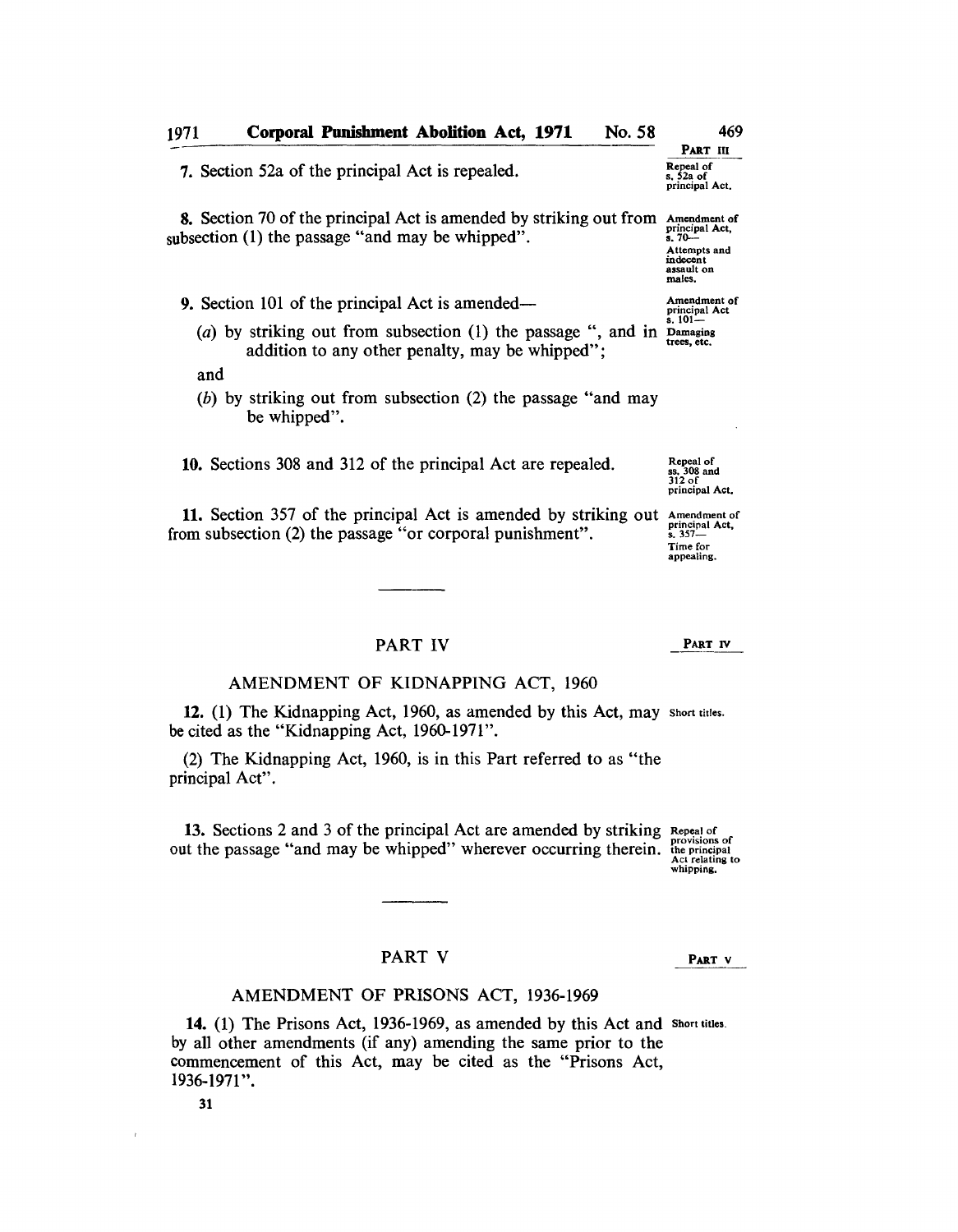| 470                                                                                    | 1971<br><b>Corporal Punishment Abolition Act, 1971</b><br>No. 58                                                                                                                                                                                                            |
|----------------------------------------------------------------------------------------|-----------------------------------------------------------------------------------------------------------------------------------------------------------------------------------------------------------------------------------------------------------------------------|
| PART V                                                                                 | (2) The Prisons Act, 1936-1969, is in this Part referred to as<br>"the principal Act".                                                                                                                                                                                      |
| Amendment of<br>principal Act,<br>s. 14—<br><b>Regulations for</b><br>labour prisons.  | 15. Section 14 of the principal Act is amended by striking out<br>paragraphs $(c)$ , $(d)$ and $(e)$ thereof.                                                                                                                                                               |
| Amendment of<br>principal Act,<br>$8, 29 -$<br><b>Escape of</b><br>prisoners.          | 16. Section 29 of the principal Act is amended by striking out<br>from subsection (1) the passage "with or without irons,".                                                                                                                                                 |
| Amendment of<br>principal Act,<br>$8.40 -$<br>Separate<br>confinement of<br>prisoners. | 17. Section 40 of the principal Act is amended by striking out<br>from subsection (2) the passage "forbidding the continuance of<br>solitary confinement for more than a limited time" and inserting in<br>lieu thereof the passage "or any regulation made under any Act". |
| Amendment of<br>principal Act,<br>$8.47 -$<br>Punishment,                              | <b>18.</b> Section 47 of the principal Act is amended by striking out<br>paragraphs $(a)$ and $(b)$ of subsection $(1)$ .                                                                                                                                                   |
| Amendment of<br>principal Act,                                                         | <b>19.</b> Section 48 of the principal Act is amended—                                                                                                                                                                                                                      |
| s. 48-<br>Repeated and<br>other offences.                                              | (a) by striking out from paragraph $(a)$ of subsection $(3)$ the<br>passage ", with or without irons,";                                                                                                                                                                     |
|                                                                                        | and                                                                                                                                                                                                                                                                         |
|                                                                                        | (b) by striking out paragraphs $(b)$ , $(c)$ and $(d)$ of subsection (3).                                                                                                                                                                                                   |
| Repeal of<br>s. 51 of<br>principal Act.                                                | 20. Section 51 of the principal Act is repealed.                                                                                                                                                                                                                            |
| Amendment of<br>principal Act.                                                         | 21. Section 57 of the principal Act is amended—                                                                                                                                                                                                                             |
| $s.57-$<br>Assaulting<br>officers.                                                     | (a) by striking out from subsection (1) the passage ", and shall<br>also be liable to corporal punishment if the court so<br>orders";                                                                                                                                       |
|                                                                                        | and                                                                                                                                                                                                                                                                         |
|                                                                                        | $(b)$ by striking out from subsection (2) the passage "carried<br>out or" twice occurring therein.                                                                                                                                                                          |